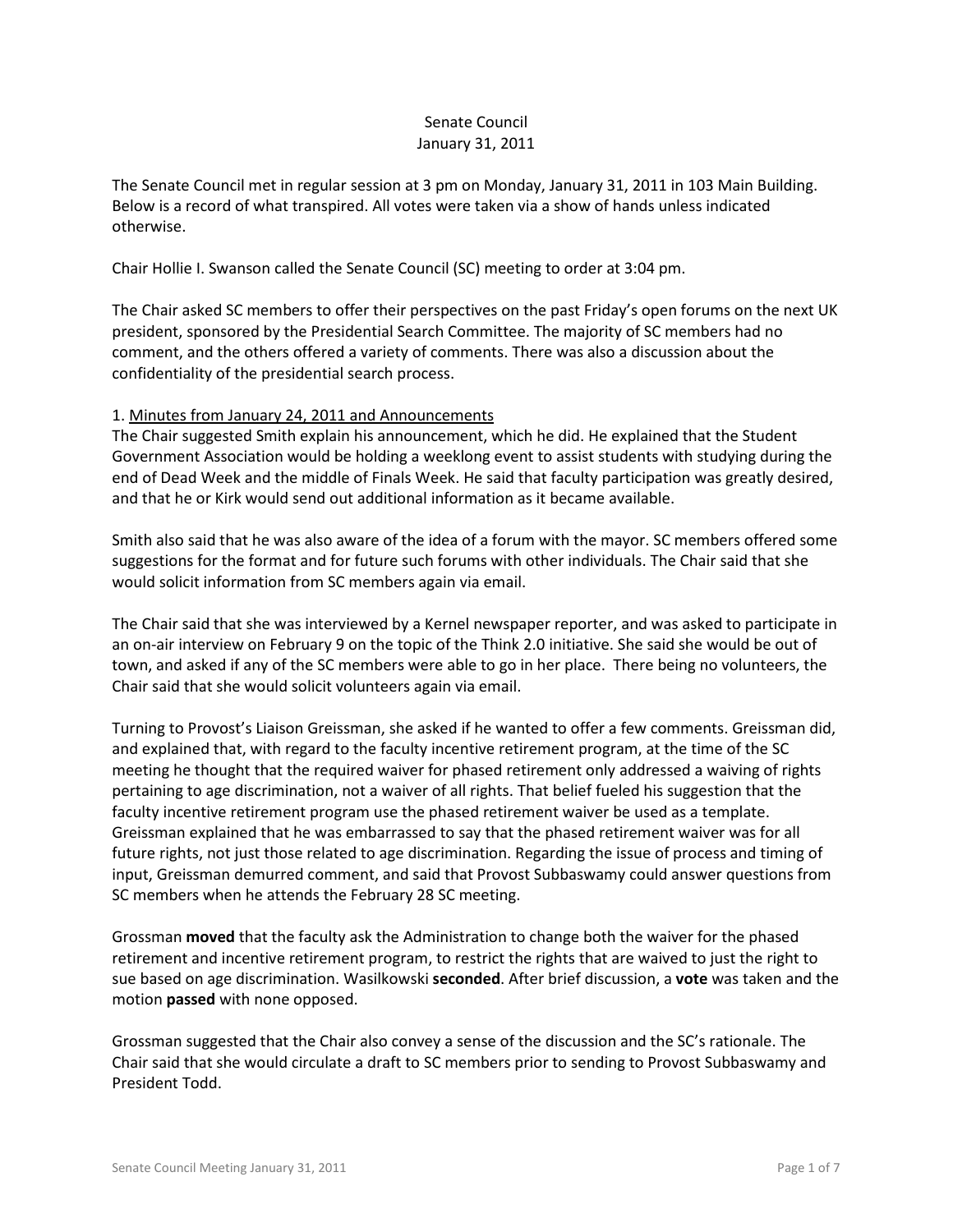Grossman **moved** to approve the minutes from January 24, 2011 as distributed, and Wasilkowski **seconded**. There being no discussion, **vote** was taken and the motion **passed** with none opposed.

#### 2. Old Business

## a. Action Items

In regards to action item number 35 ("Inquire about openness in the president search process."), the Chair said that she did email the chair of the Presidential Search Committee, Jim Stuckert, and carbon copied the chair of the Board of Trustees, Britt Brockman, and asked about the confidentiality issue. About action item number 41 ("Discuss with Provost the possibility of an automatic leave of absence in the event there is a finding of procedural error in a promotion/tenure decision."), the Chair reported that the Provost said that leaves of absence were granted on a case-by-case basis.

The Chair said that she emailed the comments from the University Senate-sponsored faculty forums on the next president to the reporters at the Herald-Leader, which was action item number 49 ("Send faculty presidential search forum comments to H-L."). Regarding number 51 ("Invite COM Dean Emery Wilson to attend SC meeting before Feb Senate mtg to discuss the COM reorganization, & if there is a metric used to determine how research space is allocated."), College of Medicine Dean Emery Wilson will attend the SC meeting on February 7, and also bring Associate Dean for Research Alan Daugherty, to discuss the policy on space allocation. The Chair commented that she also informed the faculty of the biochemistry department faculty.

#### 2. Preliminary Discussion on the Need for a Senate Assessment Committee

The Chair opined that the SC needed to consider a Senate committee on assessment. She said that the current processes regarding assessment were not faculty driven, but rather an administrative response to SACS (Southern Association for NAME). Due to the length of the day's agenda, she suggested that the SC revisit the issue in the future **[AI]**.

#### 3. Proposed Expedited Gen Ed Program Change Process

Associate Provost for Undergraduate Education Mike Mullen explained the proposed waiver of *Senate Rules 3.2.0*. Grossman **moved** to waive *Senate Rules 3.2.0* for the narrow purpose of allowing degree programs to convert from the old University Studies Program requirements to the new Gen Ed requirements. Kirk **seconded**. It was decided that an additional field would be added to the proposed form, to show where extra hours for the degree program go if there are credit hours left over.

A **vote** was taken and the motion **passed** with none opposed.

#### 3. Committee Reports

## a. Senate's Academic Programs Committee

i. Proposed Suspension of Minor in Agriculture

The chair of the Senate's Academic Programs Committee (SAPC), Wermeling, explained the proposal. Guest Larry Grabau also answered a few questions by SC members. Wermeling brought forward the motion from the SAPC to approve the proposal to suspend the Minor in Agriculture and send it to the Senate with a positive recommendation. He noted that the committee approved the proposal unanimously. After some additional discussion, a **vote** was taken and the motion **passed** with none opposed.

#### ii. Proposed New Graduate Certificate in Teaching Nursing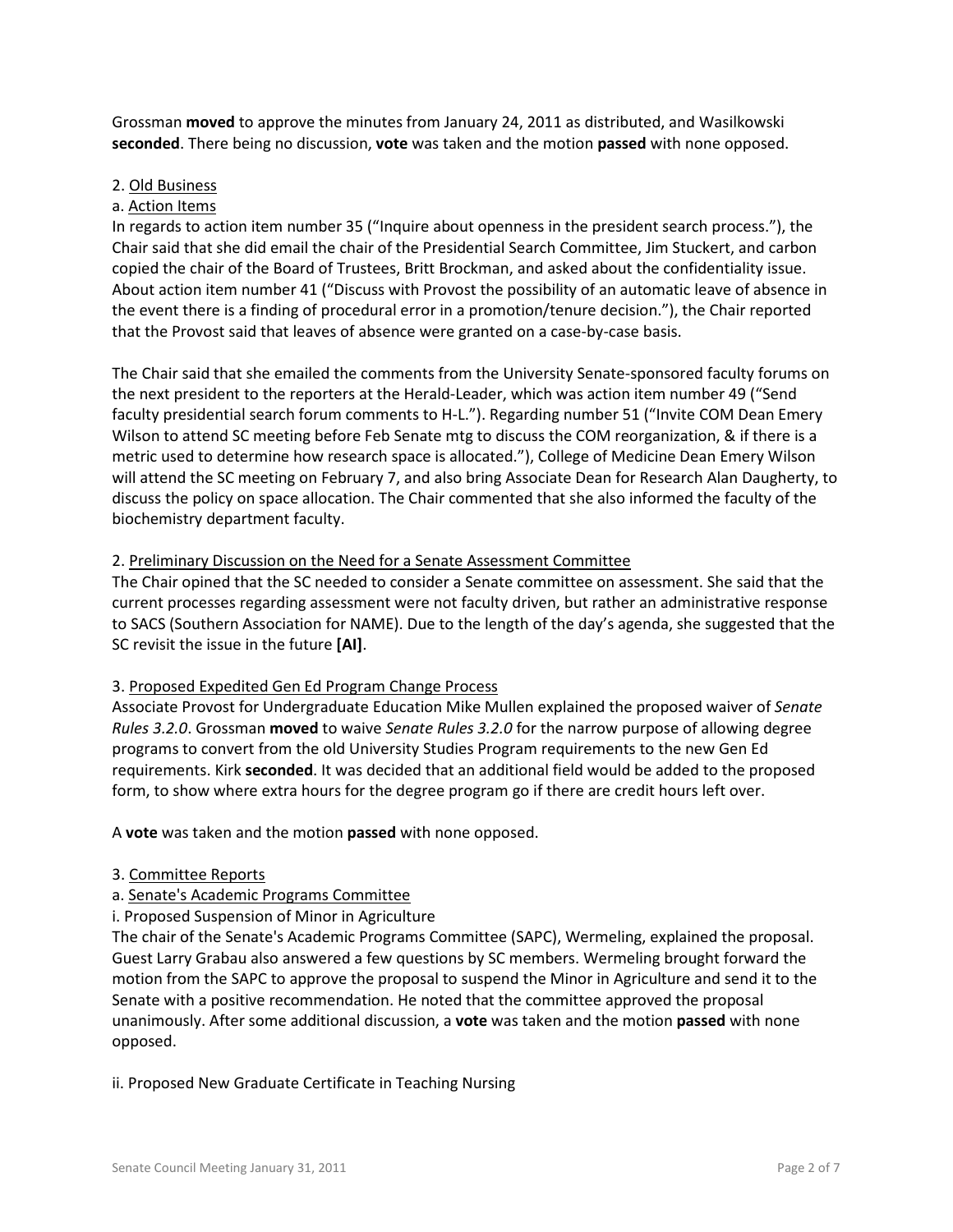Wermeling explained the proposal for a new Graduate Certificate in Teaching Nursing, and Guest Sherry Warden NAME? answered a question. Wermeling brought forward the motion from the SAPC to approve proposed new Graduate Certificate in Teaching Nursing and send it to the Senate with a positive recommendation. There being no additional discussion, a **vote** was taken and the motion **passed** with none opposed.

## iii. Proposed Suspension of Masters in Civil Engineering

Wermeling explained that there was no demand for the degree. He brought forward the motion from the SAPC to approve the proposal to suspend the Masters of Civil Engineering and send it to the Senate with a positive recommendation. There was no discussion. A **vote** was taken and the motion **passed** with none opposed.

# iv. Proposed Suspension of Master of Arts in Distributive Education

Wermeling suggested that the contact person for the proposal to suspend the MA in Distributive Education. Guest Robert Shapiro explained that the department was eliminated in 1995, and there were no faculty or space in which to teach the courses. There being no substantive discussion, a **vote** was taken and the motion **passed** with none opposed.

## 3.b. Senate's Admissions and Academic Standards Committee

# i. Proposal to Create Undergraduate Certificates

It was explained that committee chair Alison Davis was out of town, but did not want to delay the proposal's forward movement. Since the Undergraduate Council did much of the work regarding the requirements for undergraduate certificates in spring 2010, Mullen agreed to explain the proposal to the SC, and he did so.

There was quite a bit of discussion regarding how a minor differs from an undergraduate certificate.

Grossman **moved** to recommend the Senate approve the proposed rule language regarding undergraduate certificates, and Steiner **seconded**. There being no additional discussion, a **vote** was taken and the motion **passed** with none opposed.

Grossman **moved** that the appropriate Senate committee be tasked with defining minors and undergraduate certificates and decide whether they should be distinct or overlapping definitions. Wasilkowski **seconded**. Steiner opined that the language of the motion was too vague. Wermeling offered a friendly amendment that the appropriate committee recommends definitions for a minor versus an undergraduate certificate. There were some additional comments, and Mrs. Brothers explained the history of the undergraduate certificate proposal.

Grossman **withdrew** his motion, with the approval of Steiner, who had **seconded** the motion. There were a few additional comments, including Mullen's statement that the Undergraduate Council had been looking at the issue of undergraduate certificates for quite some time, and could continue to do so if so charged by the SC.

Yanarella **moved** that the SC authorize the Undergraduate Council to continue to define and refine the distinction between an undergraduate certificate and a minor. Grossman **seconded**. There being no discussion, a **vote** was taken and the motion **passed with none opposed.**

## 3.c. Senate's Academic Facilities Committee – John Rawls, Chair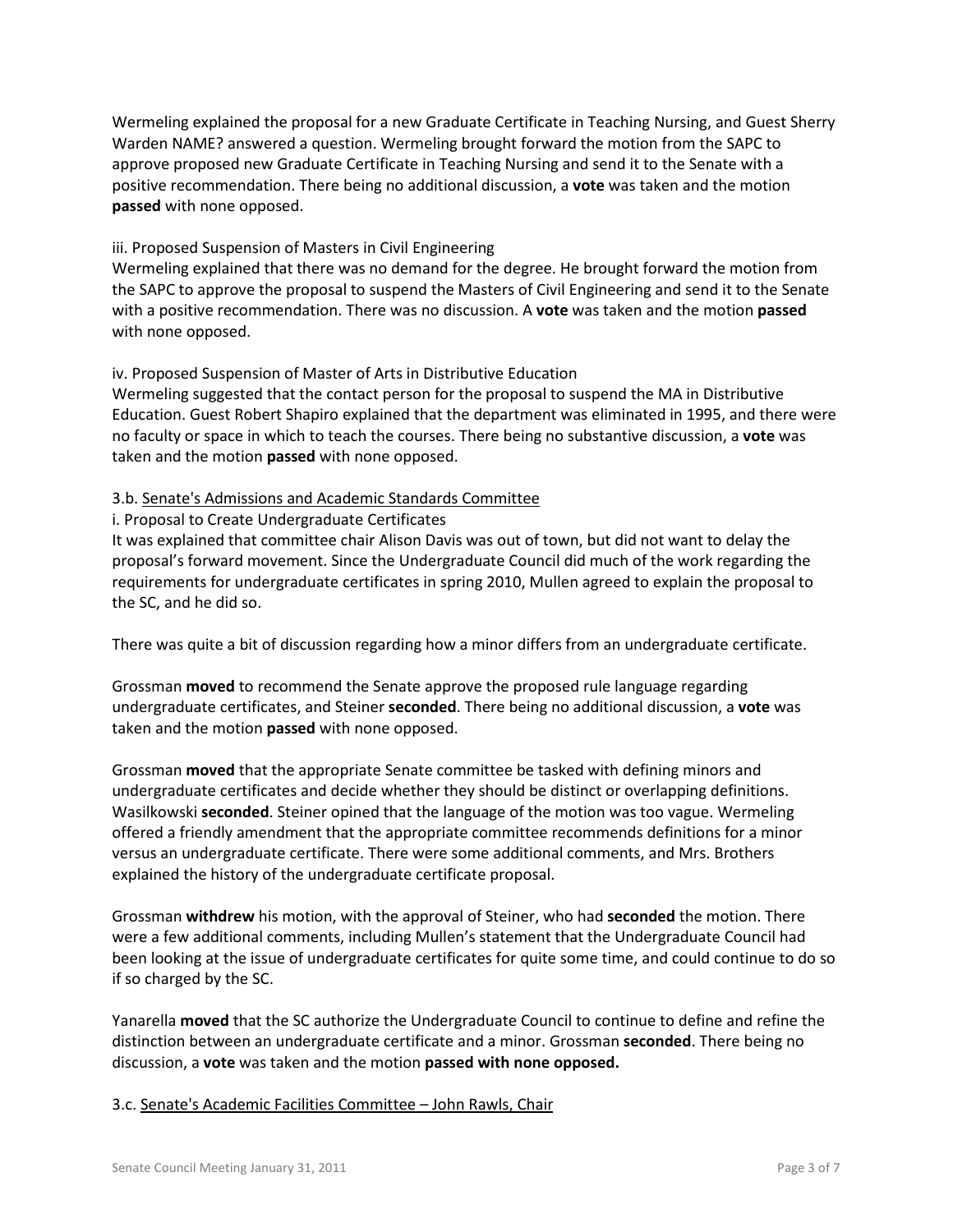#### i. Building Priorities Report

Guest John Rawls offered an extensive report on the recent activities of the Senate's Academic Facilities Committee (SAFC) and its participation in Provost Subbaswamy's request for input on the formulation of the biannual capital project request. There were a few comments.

Grossman **moved** that the SC accept the Senate's Academic Facilities Committee's report on UK's biannual capital project request, and forward the report to the Provost with a cover letter from the Chair. Nokes **seconded**.

Steiner suggested that the report be posted online **[AI]**. Kelly asked for clarification regarding what the SC hoped would happen upon submission of the report. During the discussion, SC members complimented and expressed gratitude toward the SAFC for its work. After some discussion, SC members offered the following ideas: invite Rawls to present the SAFC's report to the Senate in April as part of the State of Faculty Affairs; invite Board of Trustees members to attend, including Chair Britt Brockman; ask the Provost for information on how he used the SAFC's report; and spend time during the next summer retreat on strategic planning and the SC's strategic vision about UK's academic facilities **[AI]**.

After additional discussion, Rawls commented that the SAFC was acutely aware that their study of building priorities was rather superficial, due to the short time frame, so the SAFC felt somewhat soft about the actual building recommendations. The procedural recommendations were included because SAFC members had stronger feelings about those.

There being no further discussion, a **vote** was taken on the **motion** that that the SC accept the Senate's Academic Facilities Committee's report on UK's biannual capital project request, and forward the report to the Provost with a cover letter from the Chair. The motion **passed** with none opposed.

## 6. Additional Charges to Senate Committees - Educational Policy

The Chair suggested that the chair of the Senate's Rules and Elections Committee, Davy Jones, explain the aspects requiring consideration by some body of the Senate, which he did. There were some questions and comments from SC members.

It was ultimately determined that the Senate's Academic Programs Committee and the Senate's Academic Organization and Structure Committee would meet in the near future and invite Jones, who would offer background information and brief committees on the scope of the aspects requiring consideration. The two committees will then deliberate on how much they can reasonably accomplish, and the SC will develop a specific charge to each committee **[AI]**.

## 7. Proposed Changes to Senate Rules Pertaining to Honorary Degrees

Jones explained the proposed changes to various sections of the *Senate Rules* that pertain to honorary degrees. He said that there was no loss of any faculty control over the process. The essential changes are allowing conferral of honorary degrees at both the May and December commencements and the cap on the number of honorees will rise from three to five, with the proviso that not all five honorary degrees can be given at any one commencement. In response to Grossman, Jones explained that the proposed language came from the Senate's Rules and Elections Committee, which was asked to show language about what the changes to honorary degree rules would look like.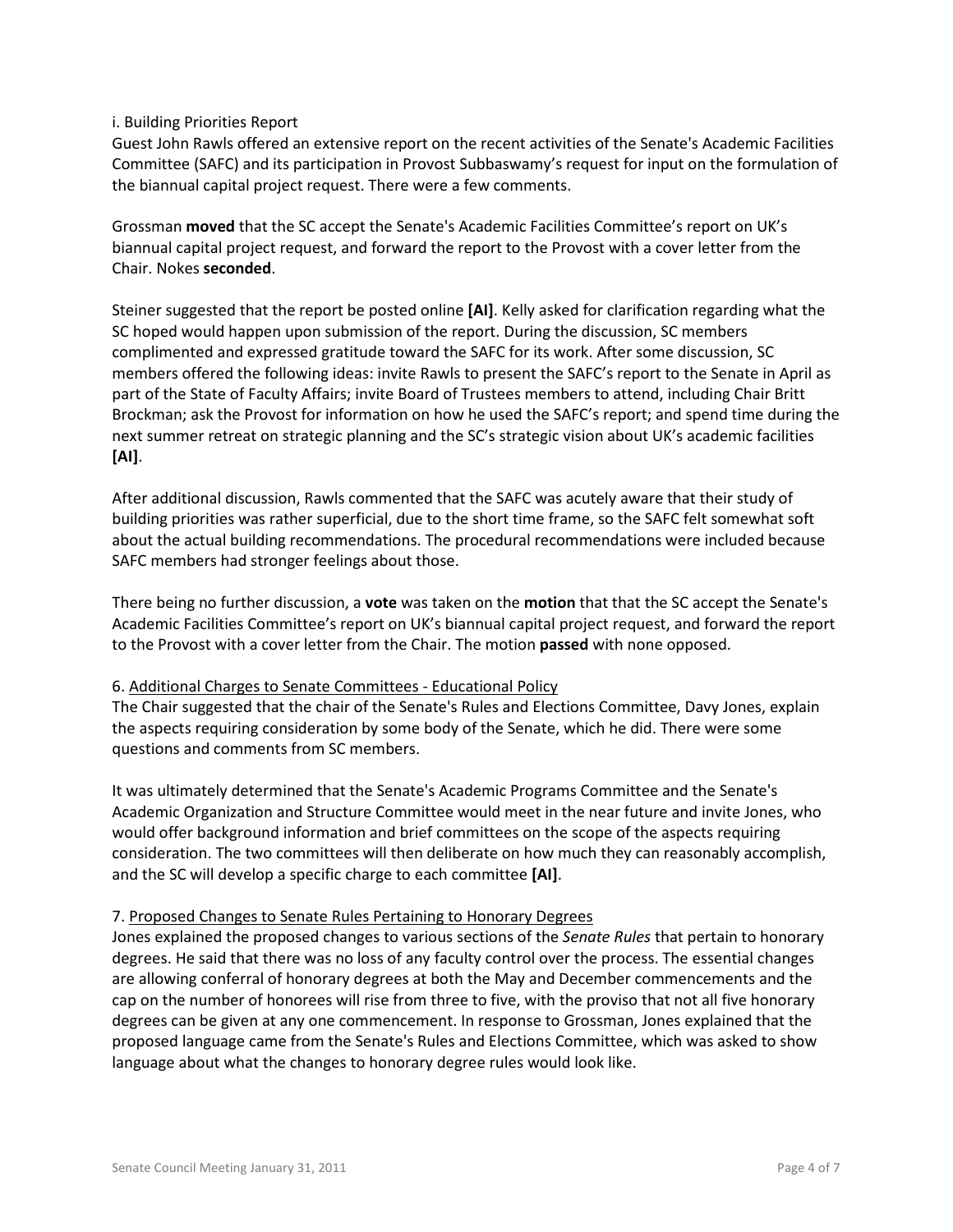Grossman **moved** that the SC approve the proposed changes regarding honorary degrees the specific sections of the *Senate Rules* (Sections 5.4.0; 5.4.2.3.2.c; 5.4.2.3.C.1; 5.4.2.3.C.3; 5.4.5; and 5.4.5.A) effective fall 2010. Yanarella **seconded**.

Grossman explained that there were two extremely distinguished people coming to campus during the spring semester, but not during commencement. He said that the Joint Committee on Honorary Degrees proposed three nominees. If the Senate agrees that five is an appropriate number, now is an opportune time to have three nominees at spring commencement, and honor two other nominees during their visit to campus in the spring. If the Senate does not approve the changes, only the three nominees will be approved.

Thelin expressed strong concerns over the confidentiality of the honorary degree process, specifically why some SC members were aware of specific honorary degree nominees who were not selected by the University Joint Committee on Honorary Degrees (UJCHD). Greissman explained that the UJCHD sent the President a request that the two "other" nominees be recognized in some fashion, since they were not approved for an honorary degree, and suggested a presidential award. President Todd demurred, and contacted Provost Subbaswamy, who in turn passed the information on to Greissman. SC members and Guest Jeannine Blackwell (dean, Graduate School) engaged in a lengthy discussion regarding the proposed changes, as well as the two additional nominees.

After some time, a **vote** was taken on the motion that the SC approve the proposed changes regarding honorary degrees the specific sections of the *Senate Rules* (Sections 5.4.0; 5.4.2.3.2.c; 5.4.2.3.C.1; 5.4.2.3.C.3; 5.4.5; and 5.4.5.A) effective fall 2010. The motion **passed** eight in favor and one opposed.

#### 8. Proposed 2011 Honorary Degree Recipients

Jeannine Blackwell, chair of the University Joint Committee on Honorary Degrees (UJCHD) shared the three nominees from the UJCHD. Included with the names were page-long biographies and the intended honorary degree type.

Grossman **moved** that the elected faculty senators approve the three honorary degree nominees, for submission to the Senate and then through the President to the Board of Trustees, as the recommended three nominees to receive honorary degrees conferred by the Board. Kirk **seconded**. There being no discussion, a **vote** was taken and the motion **passed** with none opposed.

The meeting was adjourned at 5:17 pm.

[The action items are a part of the minutes, but fall at the end of this document.]

Respectfully submitted by Hollie I. Swanson, Senate Council Chair

SC members present: Anderson, Blonder, Grossman, Kirk, Peek, Smith, Steiner, Swanson, Wasilkowski, Wermeling and Yanarella.

Provost's Liaison present: Greissman.

Guests present: Jeannine Blackwell, Larry Grabau, Davy Jones, Mike Mullen, Robert Shapiro and Sherry Warden.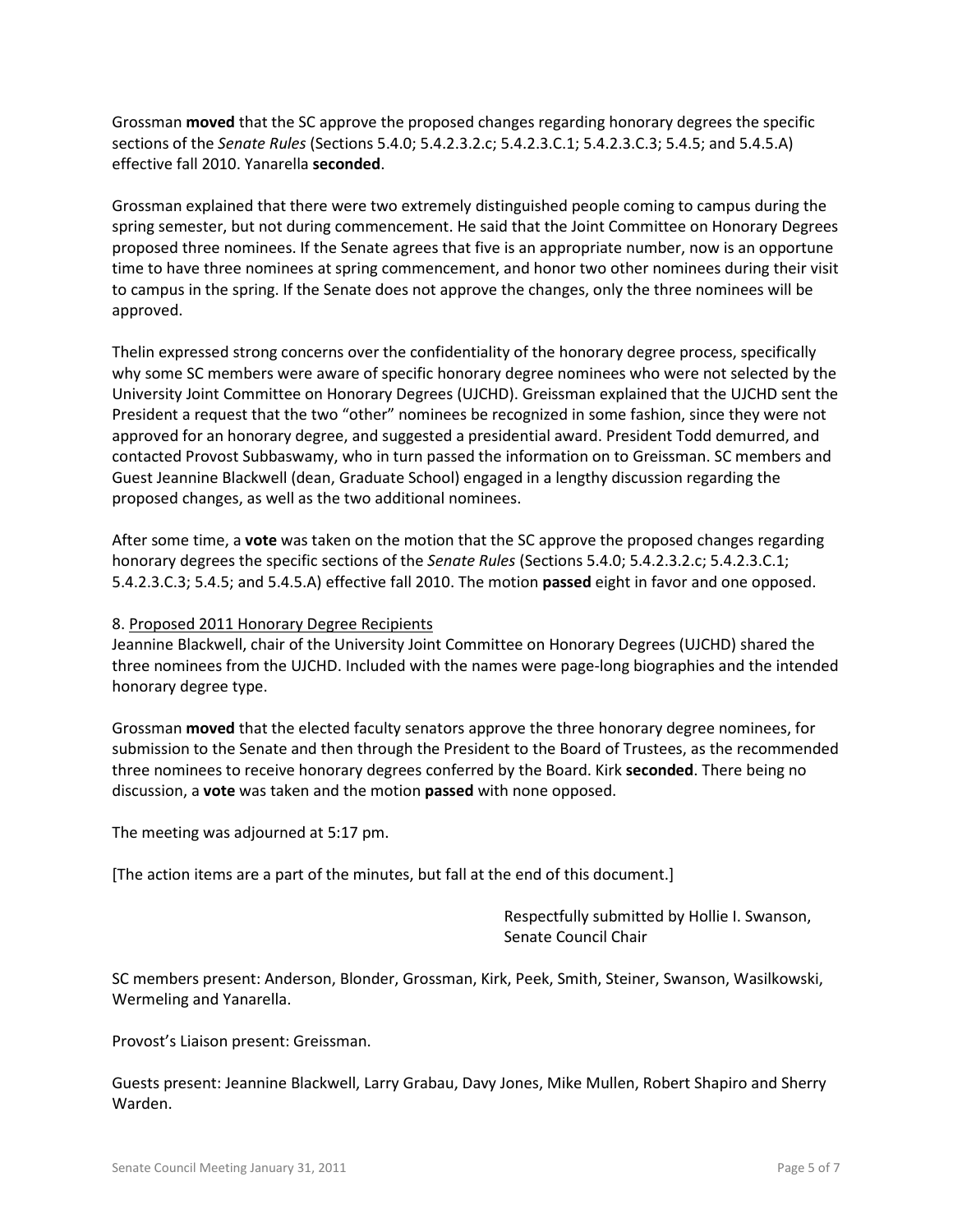Prepared by Sheila Brothers on Thursday, February 3, 2011.

| #   | $\sqrt{ }$ | Item                                                                                                                                                                                                                                                                  | <b>Responsibility</b> | Completed |
|-----|------------|-----------------------------------------------------------------------------------------------------------------------------------------------------------------------------------------------------------------------------------------------------------------------|-----------------------|-----------|
| 5.  |            | SC subset to examine and revise the description of the administrative<br>coordinator's job duties with a view towards increasing compensation. (7/14/10)                                                                                                              | Grossman,<br>Chair    |           |
| 17. |            | Create web-based mechanism for faculty to offer input into the President's<br>annual evaluation; evaluation process will occur during April. (8/16/10)                                                                                                                | <b>SC</b> Anderson    |           |
| 20. |            | Charge Senate's Academic Programs Committee with creating processes for<br>substantive change issues (teach-out, contractual/consortium process, off-<br>campus sites, how to reopen a suspended program). (8/23/10)                                                  | SC                    |           |
| 26. |            | Query VP IRPE Connie Ray about number of administrators at UK vs. benchmark<br>institutions. (9/20/10)                                                                                                                                                                | Mrs. Brothers         |           |
| 27. |            | Send SC's spring evaluation of President Todd to all Board of Trustees members.<br>Share SC's spring evaluation of President Todd with faculty members. Create<br>numerical ratings for the Board's evaluation in early fall and submit those<br>privately. (9/20/10) | <b>SC</b>             |           |
| 31. |            | Ask the Provost to submit a statement of financial and administrative feasibility<br>for proposals prior to the proposals being sent to cmte. (10/4/10)                                                                                                               | Greissman/SC          |           |
| 36. |            | Send solicitation for Commencement Cmte Co-Chair to college associate deans.<br>(10/18/10)                                                                                                                                                                            | Mrs. Brothers         |           |
| 38. |            | Identify committee to review "graduate student/post-doc education and related<br>issues." (11/15/10)                                                                                                                                                                  | SC                    |           |
| 40. |            | Draft changes to Senate Rule language on Senate meeting attendance policies<br>for review by SC. (8/30/10 & 11/15/10)                                                                                                                                                 | Chair, Steiner        |           |
| 42. |            | Discuss with the Provost the method of allocating resources from distance<br>learning courses. (11/15/10)                                                                                                                                                             | Chair                 |           |
| 43. |            | Send email to faculty, perhaps jointly with Provost, to explain the only<br>circumstances under which a tenured faculty member can be dismissed as a<br>result of reorganization (under KRS statutes, and in accordance with AAUP<br>guidelines). (11/22/10)          | Chair                 |           |
| 44. |            | Create ad hoc committee (perhaps with VPR and Provost) to look at what<br>constitutes an administrative or an educational unit, and if there is a continuum<br>or a sharp difference. (11/22/10; 12/6/10)                                                             | Chair, SC             |           |
| 45. |            | Discuss the issues raised during the November 22 meeting regarding spring<br>commencement ceremonies and whether college recognition ceremonies will<br>continue. (11/22/10)                                                                                          | SC                    |           |
| 46. |            | Discuss election of officers, specifically who is eligible to cast votes. (12/6/10)                                                                                                                                                                                   | SC                    |           |